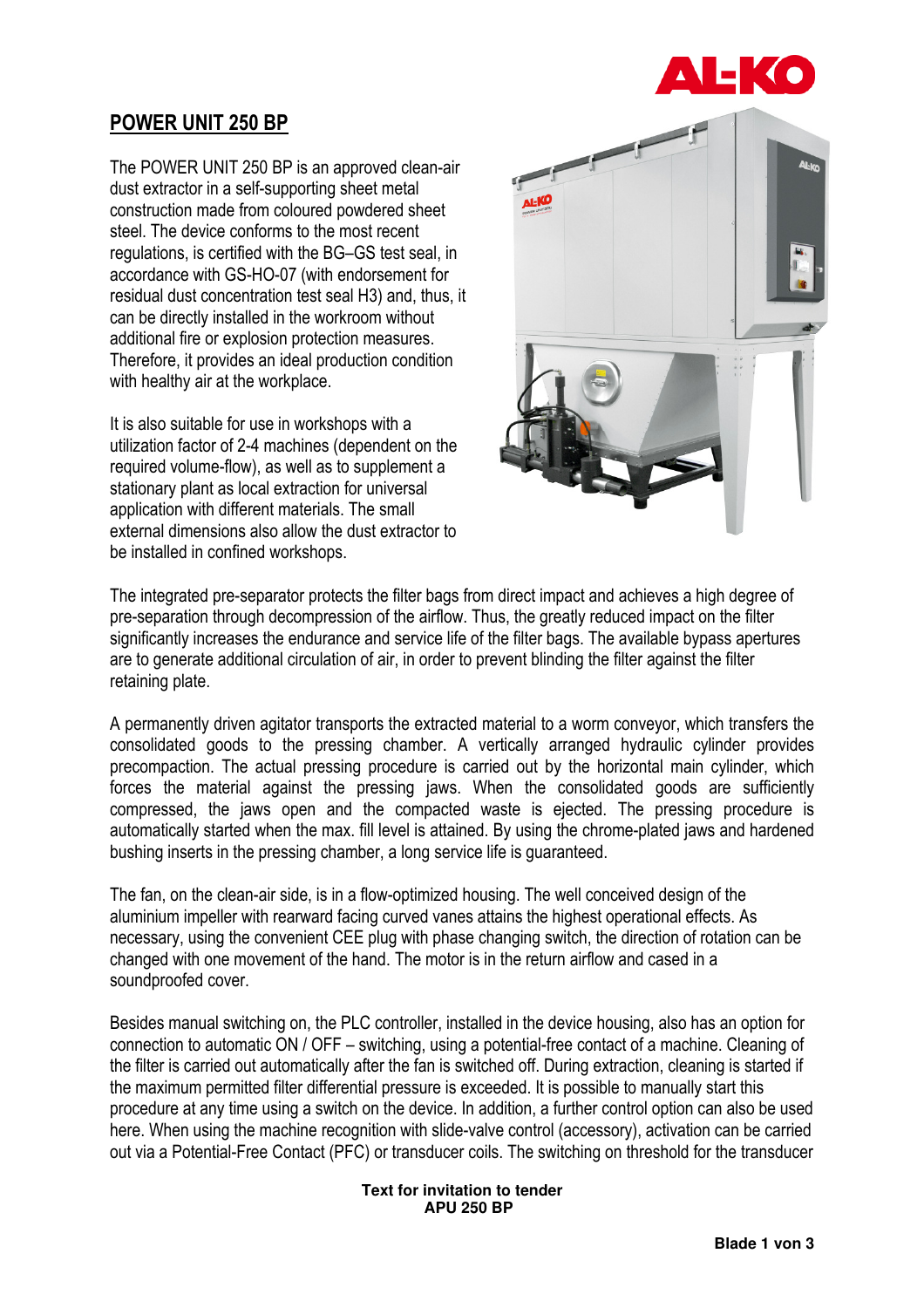

coil and lag time is adjustable for each machine. The machine recognition with slide-valve control has a so-called bypass control, which also automatically opens one or more valves if the minimum volumeflow is not attained. It is possible to activate electropneumatic or electromotive valves using 24V control voltage.

With the integrated extinguishing facility, with liquid tank, the dust extractor is not dependent on a water supply. Activation of an extinguishing procedure is automatic, controlled by a temperature sensor. However, it can also be manually activated using the pushbutton on the operating panel of the device control, adjacent to the indicator light.

The bag filters used, with internal metal spiral support, have a calendered, surface-treated filter material which is electroconductive, has the BIA certificate and conforms to Category M. Furthermore, the filter can be washed up to 3 times, which greatly increases the service life. The external application selected prevents congestion in the inside of the filter. The easily removed cover permits good access to the whole filter on the clean-air side for maintenance tasks.

For regeneration of the filter the proven AL-KO Opti JET procedure is used that ensures low contents of residual dust, as in stationary plant engineering. The compressed air required is stored in its own internal compressed air tank, specially adapted and authorized. Cleaning is carried out using compressed-air impact pulses that clean the filter internally and externally (opposite to the filter impact direction). If there is heavier contamination, the resulting mechanical deformation of the filter generated optimizes the degree of regeneration.

Ex-factory pre-assembled.

## Accessories POWER UNIT 250 BP:

- External switching cabinet
- Machine recognition with slide-valve control 24V up to 4 machines
- Transducer coil
- Frequency inverter with pressure control
- Space increase for expansion
- PUR- Spiral hose

## Accessories Briquette press POWER UNIT 250 BP:

- Oil cooler necessary if operated continuously for more than 6-8 hours
- Oil preheating necessary if the ambient temperature is very low.
- Central lubrication system if operated continuously or no monitoring of the lubrication cycles.
- Oil deficiency switch switches off the device if the oil level decreases.
- BP-Transportation tube

**Text for invitation to tender APU 250 BP**